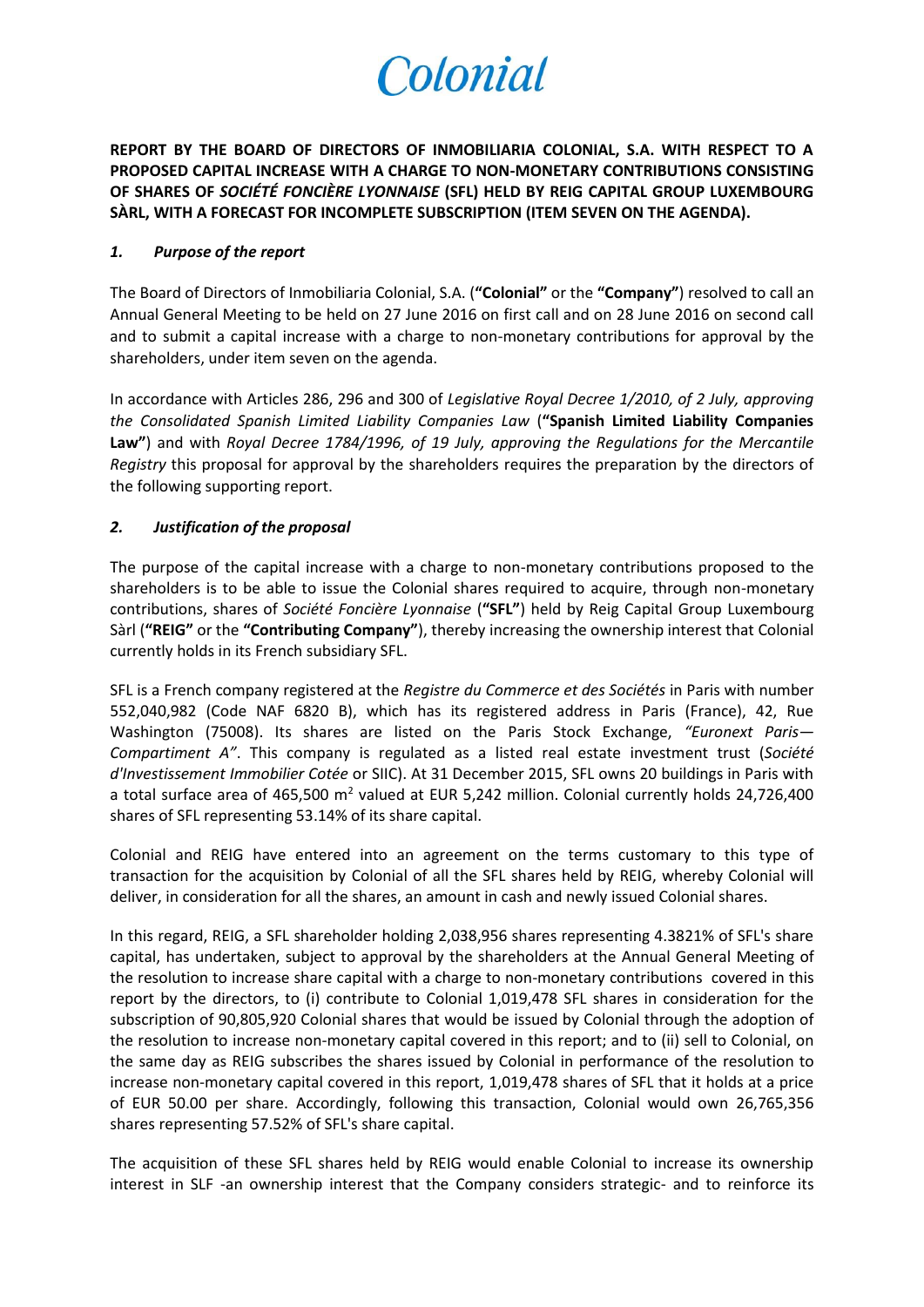

presence on the French market. As part of this strategy, discussions were initiated with the *Qatar Investment Authority* for a possible contribution to Colonial of its SFL shares, as reported to the market in the related relevant event communication. At the date of this report by the directors, these discussions have stalled, and there is no expectation that they will recommence at short term.

In connection with the transaction, Morgan Stanley & Co. International plc issued a fairness opinion addressed to the Company's Board of Directors confirming that, in its opinion, the terms and conditions of the acquisition of the SFL shares held by REIG and the resulting exchange ratio are reasonable.

The purpose of this capital increase with a charge to non-monetary contributions is mainly to pay, in Colonial shares, REIG for its shares.

## *3. Description of the planned contribution. Identification of the Contributing Company*

The planned contribution consists of 1,019,478 SFL book-entry shares, free and clear of liens and charges, representing 2.19% of SFL's share capital, of the same class and series and paid in full.

SFL is a French company registered at the *Registre du Commerce et des Sociétés* in Paris with number 552,040,982 (Code NAF 6820 B), which has its registered address in Paris (France), 42, Rue Washington (75008). Its shares are listed on the Paris Stock Exchange, *"Euronext Paris— Compartiment A"*. This company is regulated as a listed real estate investment trust (*Société d'Investissement Immobilier Cotée* or SIIC). At 31 December 2015, SFL owns 20 buildings in Paris with a total surface area of 465,500 m<sup>2</sup> valued at EUR 5,242 million. Colonial currently holds 24,726,400 shares of SFL representing 53.14% of its share capital.

The purpose of the capital increase covered in this resolution is to issue new shares, in consideration for the contribution, that will be delivered exclusively to Reig Capital Group Luxembourg Sàrl, a Luxembourg company with Spanish tax identification number N-0182062-J, registered address at 65 Boulevard Grande-Duchesse Charlotte, L-1331, Luxembourg and registered at the Luxembourg Mercantile Registry under number B-125.465.

## *4. Valuation of the planned contribution and criteria used*

For the purposes of calculating the value of the SFL shares to be contributed by the Contributing Company, the following valuation methods were taken into consideration, which are all widely accepted by the international financial community:

- **Physism Discounted free cash flow**: this method discounts to present value the expected free cash flows of the business, considering the company as an investment project.
- **Comparable multiples:** this method, which is considered critical by international (IFRSs) and US standards, consists of estimating the value on the basis of multiple factors obtained from comparable companies.
- **Share market price:** this method consists of calculating the value of a company based on the market price of its shares as quoted on a secondary market.
- **Asset-based valuation:** this method consists of valuing the assets of a company estimated at a certain date and subtracting from them all the charges thereon and other borrowings and obligations that this company may have vis-à-vis third parties, net of taxes and following the recommendations of the all the EPRA (expected EPRA NNNAV).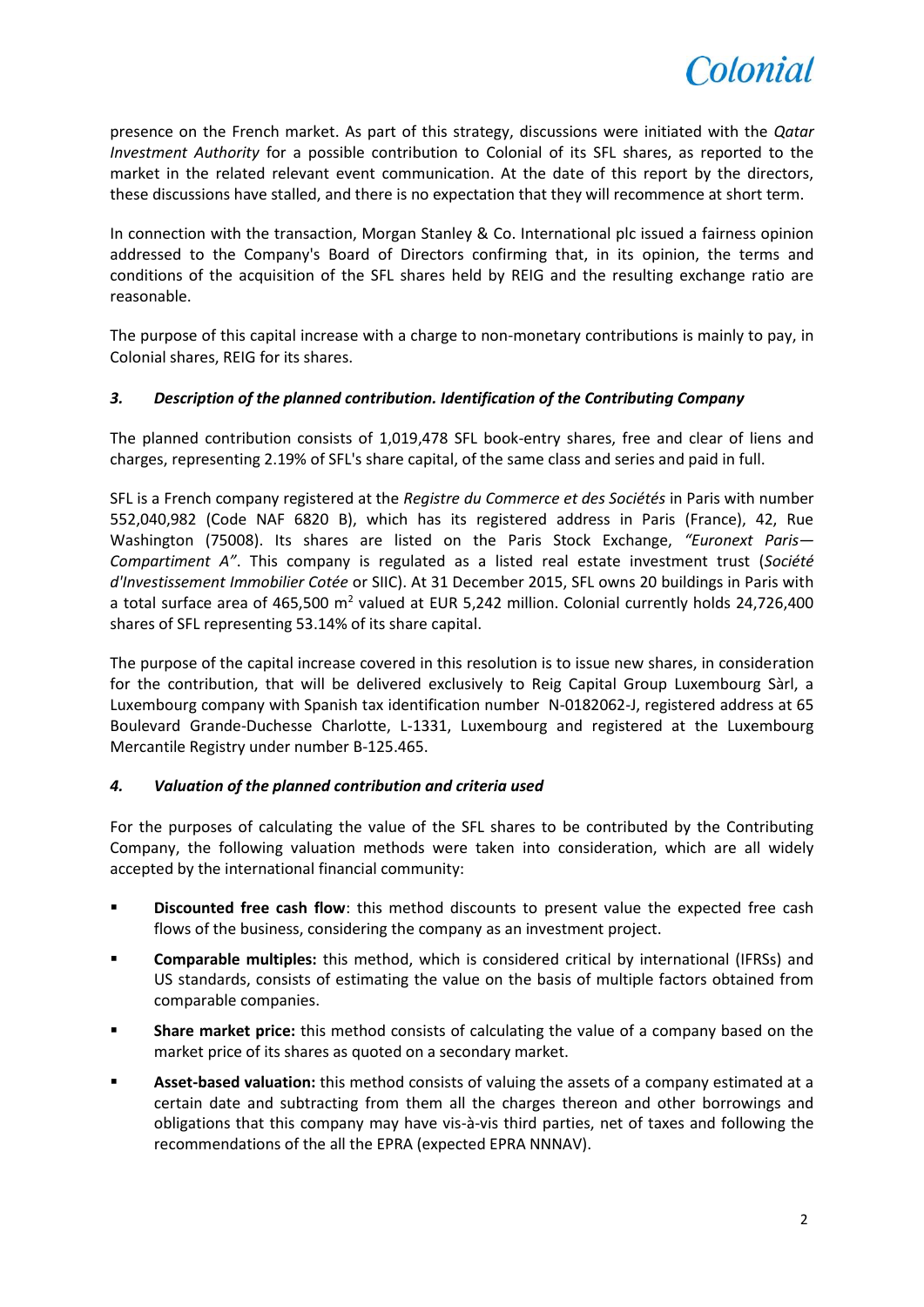

Given the scant liquidity of SFL shares on the secondary market, the analysis of the various aforementioned methods and taking into account the fact that a portion of the shares currently held by REIG will be acquired at a price of EUR 50 per share, the directors consider that the value of the 1,019,478 shares, representing 2.19% of SFL's share capital to be contributed, amounts to EUR 63,564,144.00, equal to EUR 62.35 per share to be contributed.

The Board of Directors, based on the aforementioned criteria, considers that the valuation given to these shares is appropriate.

## *5. Number and par value of shares to be issued in consideration*

For the purposes of determining the number of Colonial shares to be delivered in consideration for the SFL shares, various methods were taken into consideration, including the following: (i) the current market price and the market price of the most recent month and most recent quarter; (ii) the current consensus on Colonial's share price based on analyst reports; and (iii) other comparison methods such as the calculation of the expected NAV based on analyst reports and the comparable multiples method. The result of the various methods considered, in which the liquidity of Colonial's share on securities markets was taken into account, gives rise to a price of EUR 0.70 per share, which was adjusted by the dividend to be proposed to the shareholders at the Annual General Meeting since the dividend will be paid prior to execution of this resolution.

Based on the valuation made of Colonial's shares and of the SFL shares using the criteria described, it is proposed that the exchange ratio be 89.071 Colonial shares of EUR 0.25 par value each for each SFL share.

Accordingly, it is proposed to issue a total of 90,805,920 new shares of EUR 0.25 par value and with a share premium of EUR 0.45 each, of the same class and series as those currently outstanding, which would be subscribed and paid in full by the Contributing Company through the contribution of the 1,019,478 SFL shares that it holds. Accordingly, the effective amount of the capital increase would be EUR 63,564,144.00.

The new shares will confer on their holders the same voting and dividend rights as the Company's currently outstanding shares from the date on which they are registered in their name in the related accounting records.

## *6. Amount of the capital increase*

In consideration for the planned contribution, it is proposed to increase share capital at Colonial by a nominal amount of EUR 22,701,480 through the issue of 90,805,920 new ordinary shares of EUR 0.25 par value each, of the same class and series as those currently outstanding.

The directors, based on the foregoing criteria, consider that the issue price is appropriate based on the market conditions at the date of this report.

## *7. Amendment of Article 5 of the bylaws*

It is proposed to empower the Board of Directors to redraft the article in the bylaws relating to share capital based on the capital effectively subscribed and paid in consideration for the SFL shares effectively contributed.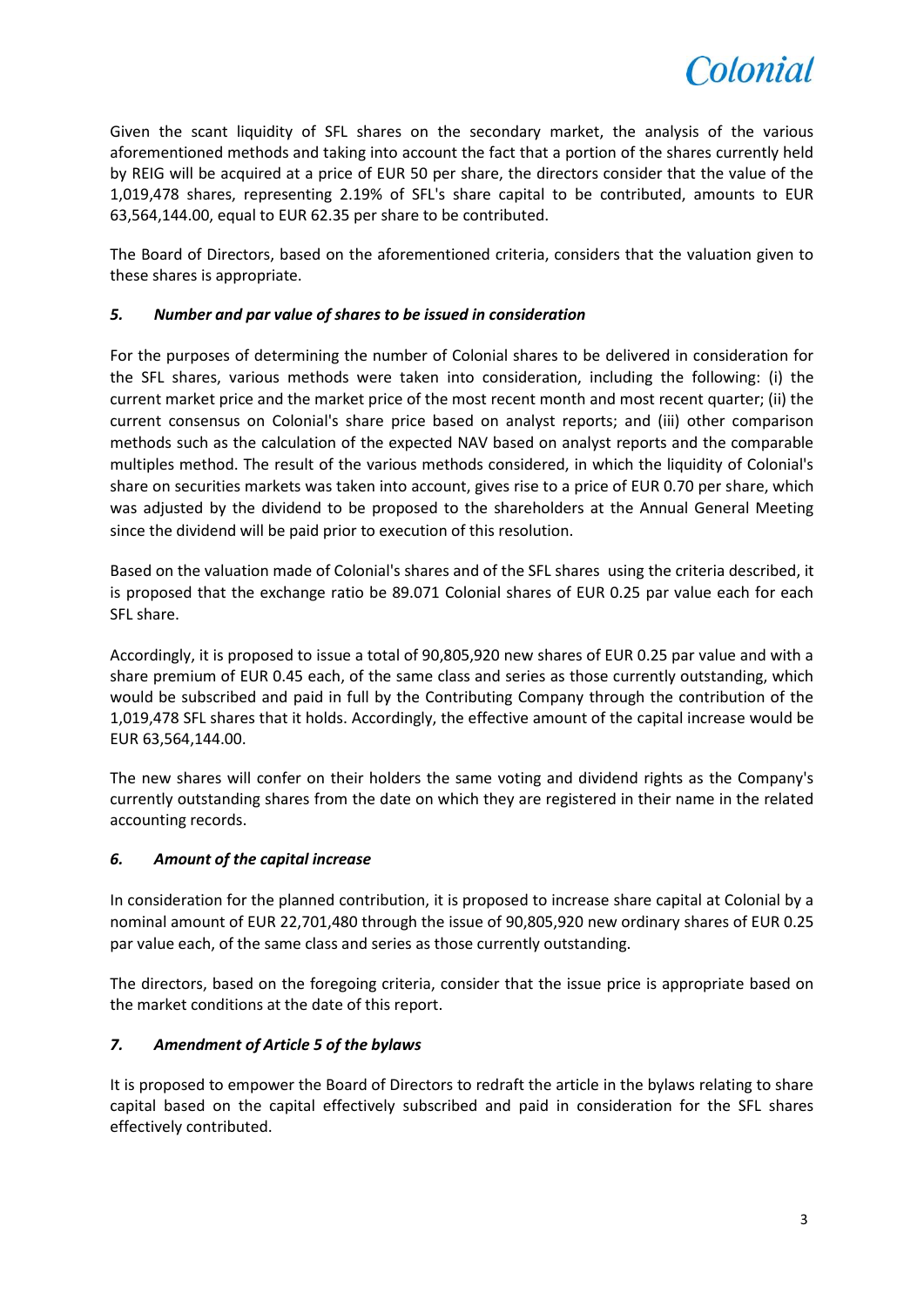

## **8.** *Incomplete subscription*

In accordance with Article 311 of the Spanish Limited Liability Companies Law, the possibility of the incomplete subscription of the capital increase covered in this resolution is expressly provided for. Consequently, the capital increase (with the limit set forth herein) will be limited to the amount relating to the nominal amount of the new Colonial shares effectively subscribed and paid in consideration for the SFL shares effectively contributed.

## *9. Guarantees arranged*

No special guarantees were arranged, given the nature of the assets contributed. Notwithstanding the foregoing, there is a commitment on the part of REIG to contribute the shares referenced in section 3.

## *10. Pre-emption rights*

Under Article 304 of the Spanish Limited Liability Companies Law and since the consideration consists of non-monetary contributions, the Company's shareholders will not have pre-emption rights to subscribe the shares to be issued pursuant to the capital increase with a charge to non-monetary contributions covered in the proposed resolution.

## *11. Independent expert*

Without prejudice to the fact that the contribution consists of marketable securities that are listed on an official secondary market, in order to offer greater security to Colonial's shareholder and in view of possible interpretations of the current legal framework, the Board of Directors opted for the most prudent alternative and requested that the Mercantile Registry appoint an independent expert to issue a report containing a description of the contribution and related valuation, expressing the criteria used and whether it corresponds to the par value and share premium of the shares issued as consideration for the purposes of Article 67 of the Spanish Limited Liability Companies Law.

In this regard, Ernst & Young was appointed as an independent expert, and the related report will be made available on an ongoing basis to shareholders through publication, at the time of the call notice of the Annual General Meeting and until such meeting is held, on the Company's corporate website [\(www.inmocolonial.com\)](http://www.inmocolonial.com/).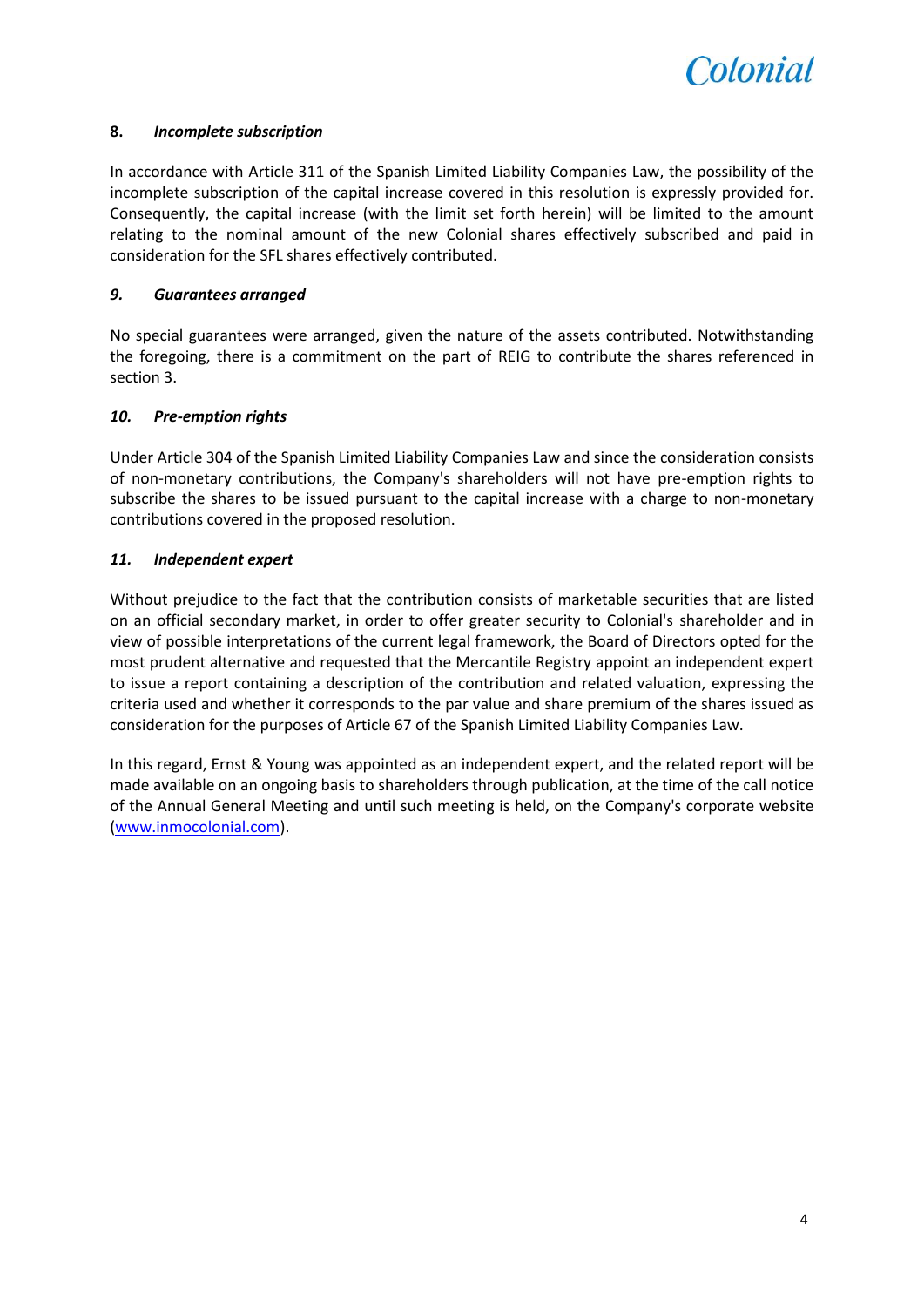

**PROPOSED RESOLUTION FOR THE NON-MONETARY CAPITAL INCREASE TO BE SUBMITTED FOR THE APPROVAL OF THE SHAREHOLDERS AT THE ANNUAL GENERAL MEETING OF INMOBILIARIA COLONIAL, S.A.**

**Capital increase with a charge to non-monetary contributions for a nominal amount of EUR 22,701,480 through the issue of 90,805,920 new ordinary shares of EUR 0.25 par value each, with a forecast of incomplete subscription, the consideration of which consists of the shares of** *Société Foncière Lyonnaise* **("SFL") held by Reig Capital Group Luxembourg Sàrl. Delegation of powers.**

The shareholders at the Annual General Meeting of Inmobiliaria Colonial, S.A. (**"Colonial"** or **"the Company"**) resolve to increase capital with a charge to non-monetary contributions, on the terms and conditions established below, so as to issue the Colonial shares required to acquire, in consideration for the contributions, the shares of *Société Foncière Lyonnaise* (**"SFL"**) held by Reig Capital Group Luxembourg Sàrl (**"REIG"** or the **"Contributing Company"**).

For the purposes of this resolution, all words beginning with a capital letter that are not expressly defined herein will have the same meaning as established for the words in the report by the directors giving rise to this resolution.

## **1. CAPITAL INCREASE**

It is resolved to increase Colonial's share capital by a nominal amount of EUR 22,701,480 through the issue of 90,805,920 new ordinary shares of EUR 0.25 par value each, of the same class and series as those currently outstanding. The consideration for the new shares to be issued consists of nonmonetary contributions, in particular, of SFL shares, free and clear of liens and charges, which are currently listed of the Paris Stock Exchange, "*Euronext Paris*—*Compartiment A"*.

## **2. DESCRIPTION OF THE NON-MONETARY CONTRIBUTION AND IDENTIFICATION OF THE CONTRIBUTING COMPANY**

The contribution consists of 1,019,478 SFL book-entry shares, representing 2.19% of share capital, of the same class and series and paid in full.

SFL is a French company registered at the *Registre du Commerce et des Sociétés* in Paris with number 552,040,982 (Code NAF 6820 B), which has its registered address in Paris (France), 42, Rue Washington (75008). Its shares are listed on the Paris Stock Exchange, *"Euronext Paris— Compartiment A"*. This company is regulated as a listed real estate investment trust (*Société d'Investissement Immobilier Cotée* or SIIC) and is 53.14%-owned by Colonial.

The purpose of the capital increase covered in this resolution is to issue new shares, in consideration for the contribution, that will be delivered exclusively to Reig Capital Group Luxembourg Sàrl, a Luxembourg company with Spanish tax identification number N-0182062-J, registered address at 65 Boulevard Grande-Duchesse Charlotte, L-1331, Luxembourg and registered at the Luxembourg Mercantile Registry under number B-125.465.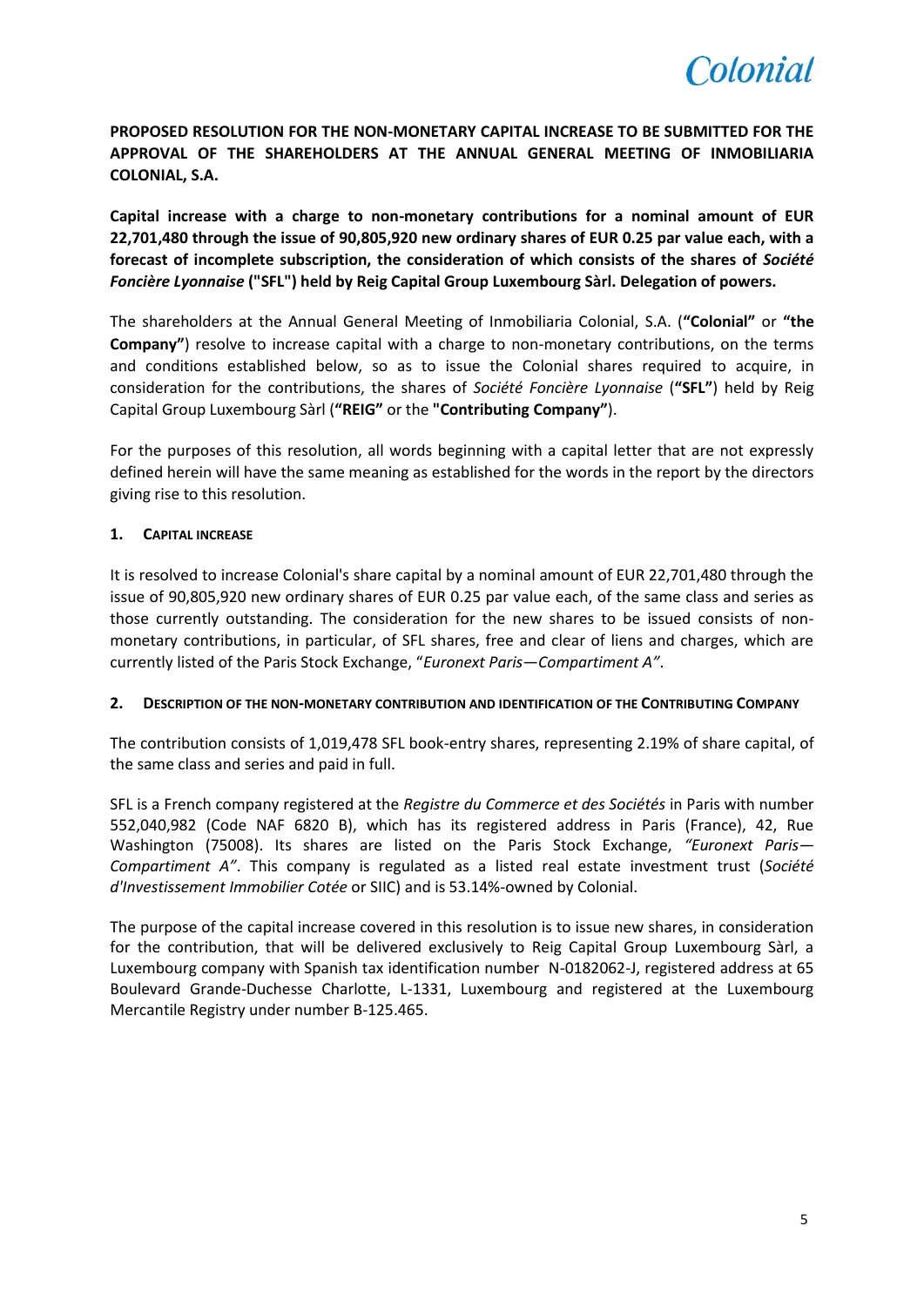

## **3. NUMBER OF NEW SHARES TO BE ISSUED**

In consideration for the non-monetary contribution consisting of 1,019,478 SFL shares , it is resolved to issue a total of 90,805,920 shares of EUR 0.25 par value and with a share premium of EUR 0.45 each, of the same class and series as those currently outstanding, which will be subscribed and paid in fully by the Contributing Company through the contribution of 1,019,478 SFL shares which it holds. Accordingly, the effective amount of the capital increase is EUR 63,564,144.00.

The exchange ratio is 89.071 Colonial shares of EUR 0.25 par value each for each SFL share.

#### **4. ISSUE PRICE**

The new Colonial shares will be issued at a unit par value of EUR 0.25 each, plus a share premium of EUR 0.45 per share. Accordingly, the issue price is set at EUR 0.70 per share.

#### **5. SUBSCRIPTION AND PAYMENT**

The new Colonial shares will be subscribed by the Contributing Company and the par value and share premium of the shares will be fully paid on execution of the capital increase deed.

#### **6. INCOMPLETE SUBSCRIPTION**

In accordance with Article 311 of *Legislative Royal Decree 1/2010, of 2 July, approving the Consolidated Spanish Limited Liability Companies Law* (**"Spanish Limited Liability Companies Law"**), the possibility of the incomplete subscription of the capital increase covered in this resolution is expressly provided for. Consequently, the capital increase (with the limit set forth herein) will be limited to the amount relating to the nominal amount of the new Colonial shares effectively subscribed and paid in consideration for the SFL shares effectively contributed.

## **7. INEXISTENCE OF PRE-EMPTION RIGHTS**

Under Article 304 of the Spanish Limited Liability Companies Law and since the consideration for the capital increase consists of non-monetary contributions, the Company's shareholders will not have pre-emption rights to subscribe the shares to be issued pursuant to the capital increase with a charge to non-monetary contributions covered in this resolution.

#### **8. RIGHTS OF THE NEW SHARES**

The new shares will confer on their holders the same voting and dividend rights as the Company's currently outstanding shares from the date on which they are registered in their name in the related accounting records. In particular, as regards dividend rights, the new shares will entitle holders to receive interim or final dividends, the payment of which is agreed on as from such date.

#### **9. REPRESENTATION OF THE NEW SHARES**

The newly issued shares will be represented through book entries, of which the recording for accounting purposes will be assigned to Sociedad de Gestión de los Sistemas de Registro, Compensación y Liquidación de Valores, S.A. (**"Iberclear"**) and its investees.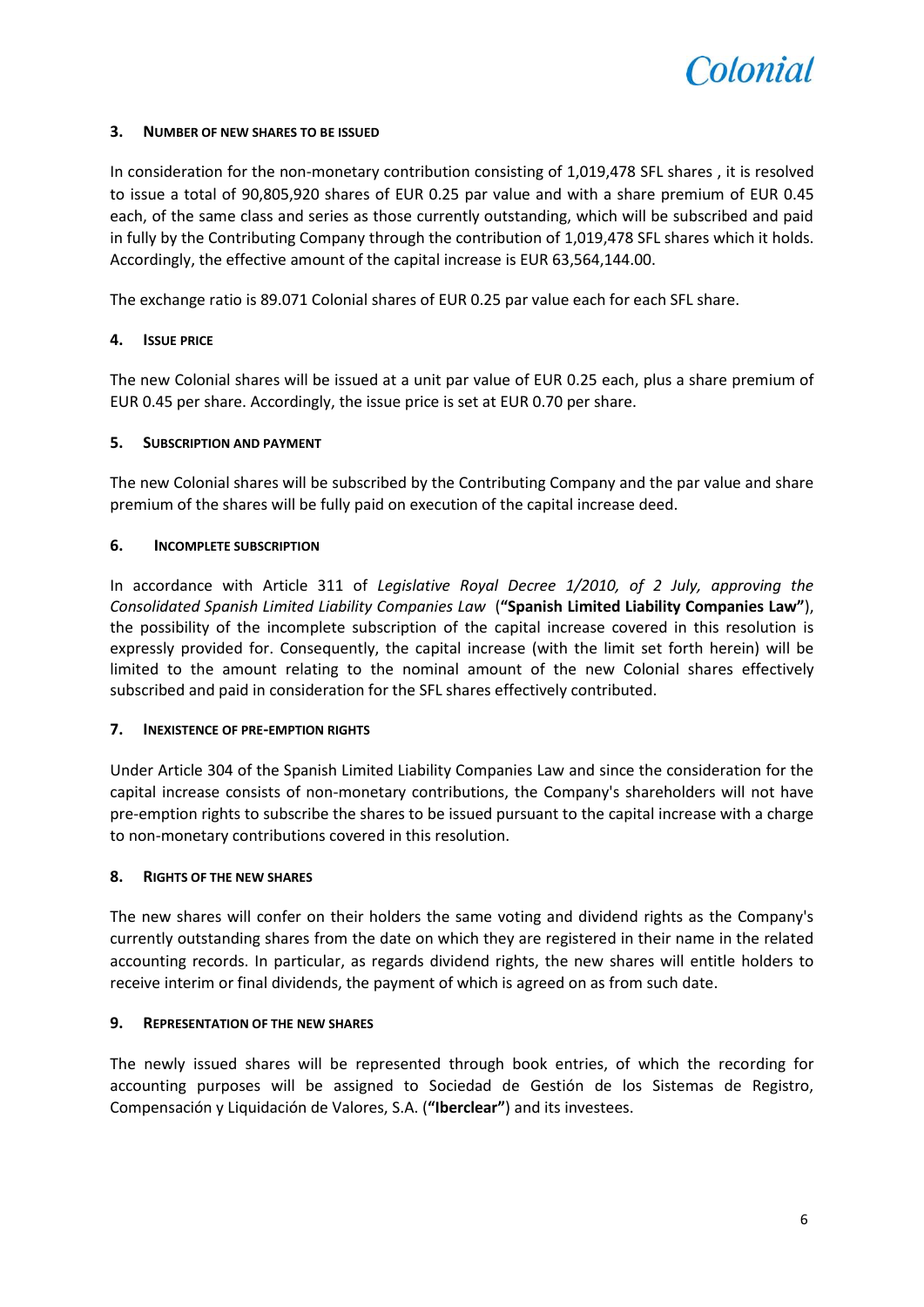

#### **10. LISTING OF THE NEW SHARES**

It is resolved to request the admission to trading of the new Colonial shares on the Madrid and Barcelona Stock Exchanges and on any other Spanish or international market on which the Company's shares are listed at the time of execution of this resolution, and the inclusion thereof on the Spanish Stock Market Interconnection System.

It is expressly put on record that, should a request subsequently be made to delist the Company's shares, such delisting will take place in adoption of the legal formalities and meeting the requirements provided in current legislation.

#### **11. GUARANTEES OF THE NON-MONETARY CONTRIBUTIONS**

No special guarantees were arranged, given the nature of the assets contributed. Notwithstanding the foregoing, there is a commitment on the part of the Contributing Company to contribute the shares referenced in section 2.

#### **12. AMENDMENT OF ARTICLE 5 OF THE BYLAWS**

The Board of Directors is expressly empowered to redraft Article 5 of the Company's bylaws with regard to the shares that are subscribed and paid.

#### **13. DELEGATION OF POWERS**

Notwithstanding the specific delegations of powers contained in the foregoing sections (which should be understood to have been granted with express powers to replace the persons indicated herein), it is resolved to empower the Board of Directors, as permitted by law and with the express power to replace the Chairman, CEO and Secretary and Deputy Secretary of the Board, so that any of them, indistinctly and with a single signature, may execute this resolution within one year from the date of this Annual General Meeting. Should this period elapse without the resolution being executed, it shall become null and void and, in particular, the following may be performed, for information purposes and without limitation:

- Declare the share capital relating to the capital increase to be subscribed and paid, even in the event that, in accordance with Article 311 of the Spanish Limited Liability Companies Law, all the securities issued were not subscribed and an incomplete subscription took place, in which case the capital increase may be declared to have been completed at the amount of the subscriptions made; Adopt for such purpose all the agreements legally required to formalise the agreement or agreements to perform the capital increase and the related amendments to the final article of the bylaws relating to the Company's share capital;
- Expand and develop this resolution, setting the terms and conditions of the issue in all matters that are not provided for, including, without limitation, establishing the date on which the capital increase should become effective;
- Prepare, subscribe and submit, as appropriate, before the Spanish National Securities Market Commission ("**CNMV**"), the French Financial Markets Authority ("AMF") and/or any other supervisory authority as may be appropriate, in respect of the issue and admission to trading of the new shares issued under this resolution, (i) such prospectuses and supplementary materials as may be required, taking responsibility therefor; and (ii) such documents and information required pursuant to *Directive 2003/71/EC of the European Parliament and of the*